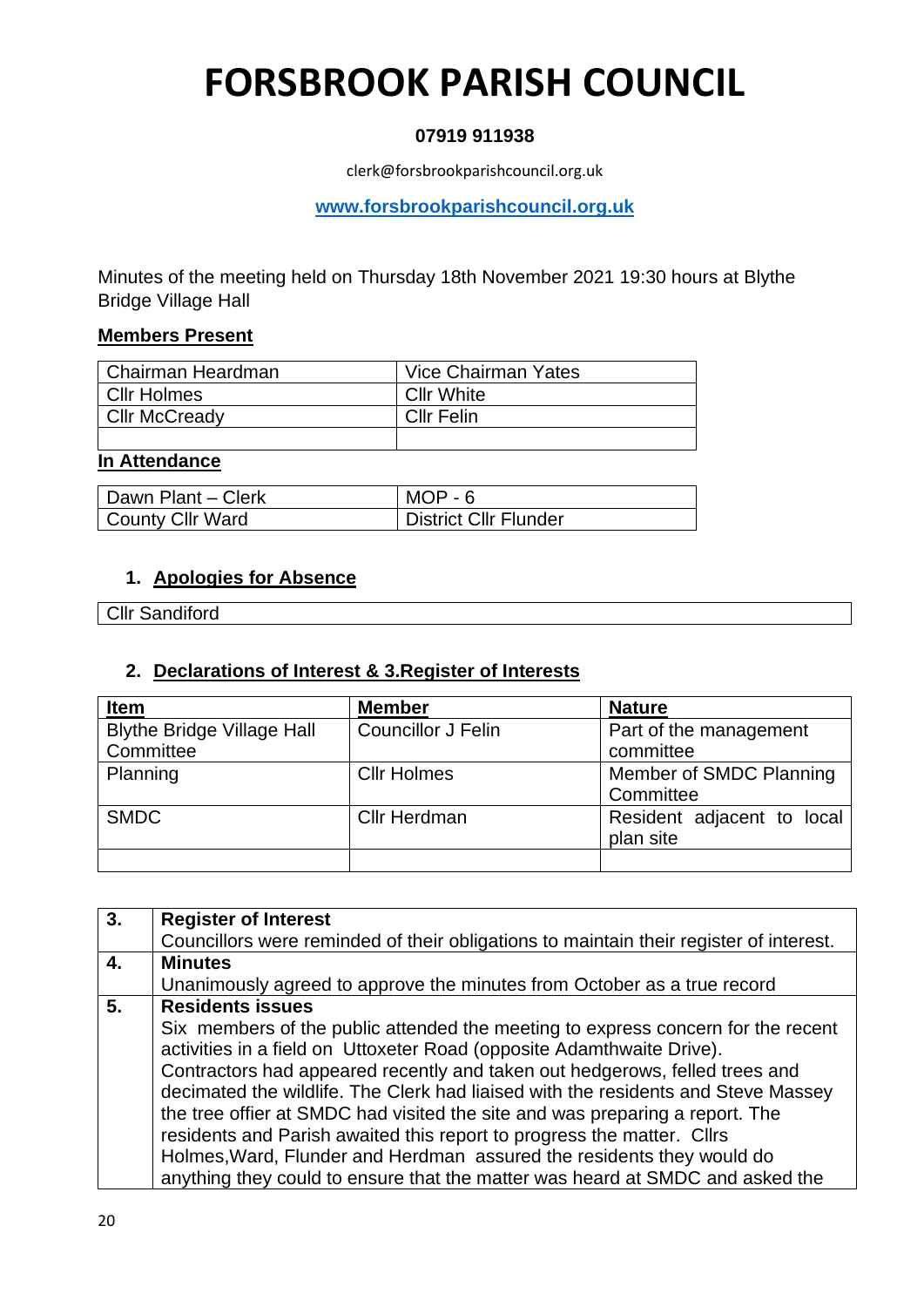# **FORSBROOK PARISH COUNCIL**

## **07919 911938**

clerk@forsbrookparishcouncil.org.uk

## **[www.forsbrookparishcouncil.org.uk](http://www.forsbrookparishcouncil.org.uk/)**

|    | residents to document everything that happened on the site and send photographs<br>to SMDC. |
|----|---------------------------------------------------------------------------------------------|
|    | The planning enforcement officer was also aware of the situation.                           |
|    | The residents were advised to contact the HSE to ensure that the contractors were           |
|    | following safe working practice.                                                            |
|    | Cllr Yates thanked Cllr McCready for his input into Remembrance Day with the                |
|    | bad.                                                                                        |
|    | CIIr White thanked the off duty Policeman and Paramedic for their help with the two         |
|    | medical situations on Remembrance Day.                                                      |
| 6  | <b>County and District Reports</b>                                                          |
|    | Cllr Ward reported that his County Fund was still open until the end of November,           |
|    | there was also a new climate change fund which people could apply to.                       |
|    | Cllr Ward reported that the traffic surveys for Forsbrook were innate and there had         |
|    | been no update on the double yellow lines for Caverswall Old Road.                          |
|    |                                                                                             |
|    | CIIr Flunder reported that he was going to be part of a working group looking at            |
|    | rural bus routes and services which would include the wider remit of linking                |
|    | transport routes together. The Parish Council would look at compiling a report to go        |
|    | to the working group. Cllr McCready stated it was important to link Forsbrook as we         |
|    | had the only train station in the moorlands.                                                |
|    |                                                                                             |
|    | Cllr Flunder reported that the access route into Blythe Vale had been passed by             |
|    | planning and the access would not be more favourable for the residents of                   |
|    | <b>Woodlands Road.</b>                                                                      |
| 7. | <b>November Accounts</b>                                                                    |
|    | Invoices were available for inspection and it was unanimously agreed to approve.            |
|    | <b>Bank Reconciliation</b>                                                                  |
|    | Previously circulated via email and available on the web site.                              |
|    | <b>YTD Figures and budget scrutiny</b>                                                      |
|    | <b>Deferred to December</b>                                                                 |
|    | To discuss the updated budget for 2022 and make a decision                                  |
|    | Deferred to December.                                                                       |
|    |                                                                                             |
|    | <b>CIIr White left</b>                                                                      |
|    | <b>Clerks report</b>                                                                        |
|    | Football Foundation – The Clerk reported that the floodlights had now been                  |
|    | received and the goals were on order.                                                       |
|    |                                                                                             |
| 8  | A application for trees had been made to the Woodlands trust for 400 plus saplings          |
|    | for the cemetery, the decision would be next week.                                          |
|    |                                                                                             |
|    | A new junior team had asked to train on the pitch over the winter months.                   |
|    | The outside lights at the changing rooms needed repairing, the Clerk would source           |
|    | an electrician and remedy.                                                                  |
|    |                                                                                             |